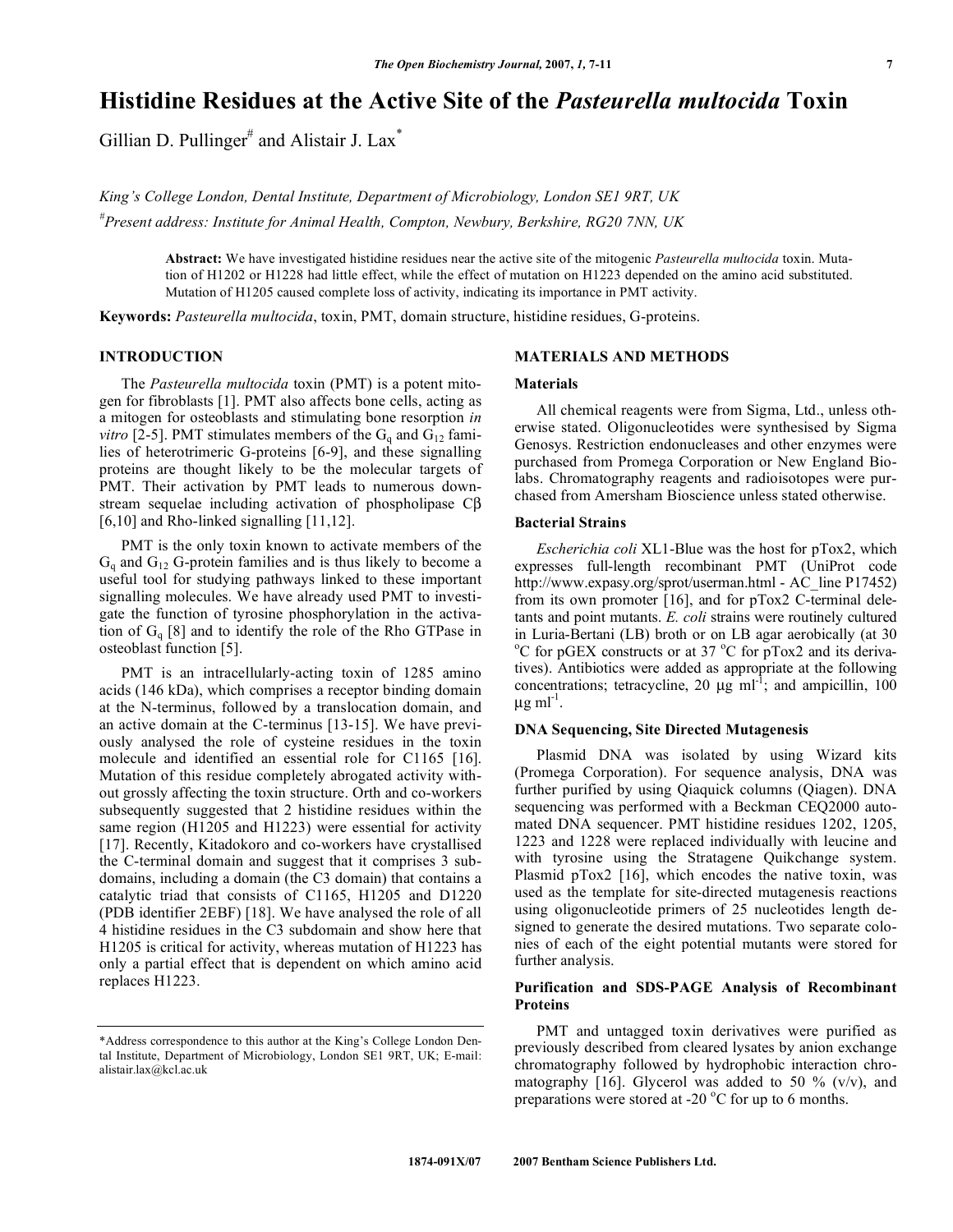Proteins were separated in denatured form on 4 % stacking and 8 % resolving gels [19]. Proteins were visualised by a silver staining technique as described previously [20].

#### **Assays for PMT Activity**

 Swiss 3T3 fibroblasts were maintained as described in reference 1. DNA synthesis was measured by the incorporation of  $[^{3}H]$ thymidine into quiescent Swiss 3T3 cells as described [21]. The cell-binding of PMT fragments was assessed by determining their ability to compete with PMT in DNA synthesis assays as described previously [13]. For actin staining, cells were fixed in  $3.7 \%$  (w/v) formaldehyde in PBS for at least 10 min. This was followed by permeabilisation for 5 min in the presence of 0.5 %  $(v/v)$  Triton X-100/PBS and blocking for 10 min with 1  $\%$  (w/v) BSA, 100 mM glycine. Cells were then placed in 0.5 μg TRITCphalloidin  $ml^{-1}$  for 30 min (each step was preceded by 3 washes in PBS). Stained cells were washed and mounted in Vectashield (Vector Laboratories). Total inositol phosphates were assayed as described [22]. Briefly, [<sup>3</sup>H]*myo*-inositollabeled Swiss 3T3 cells were pretreated with 17.5 pM PMT or mutants for 4.5 h. Inositol phosphates were prepared and expressed as cpm/well.

#### **Proteolysis**

 The susceptibility of PMT and its mutants to proteolysis by the serine protease Glu-C was assayed in the presence of different concentrations of SDS as previously described [23].

# **RESULTS**

 The four published sequences of the PMT gene show a high degree of conservation and the four histidine residues analysed here are conserved and in the same context in each sequence. Histidine point mutants of PMT (PMT<sup>H1202L</sup>, PMT<sup>H1205L</sup>, PMT<sup>H1223L</sup>, PMT<sup>H1228L</sup>, PMT<sup>H1202Y</sup>, PMT<sup>H1205Y</sup>,  $PMT^{H1223Y}$  and  $PMT^{H1228Y}$ ) were prepared as described in Methods. Sequencing confirmed that at least one isolate of each had the desired mutation. The 8 mutant toxins were all expressed in similar amounts to wild-type PMT (not shown). The relative activities of these mutant toxins were assessed in a number of assays. The ability of purified toxins to induce DNA synthesis in quiescent Swiss 3T3 cells was compared with normal PMT.  $PMT<sup>H1205L</sup>$  and  $PMT<sup>H1205Y</sup>$  were completely inactive up to a concentration of 100 ng  $ml^{-1}$ , whilst wild-type toxin stimulated DNA synthesis at as little as 0.3 ng ml<sup>-1</sup> (Fig. 1). PMT<sup>H1202Y</sup> was as active as wild type toxin, whereas  $\overline{PMT}^{\text{H1228Y}}$  was attenuated about 3-fold. Interestingly,  $PMT^{H1223Y}$  was around 30 times less active than wild-type toxin. For each of the 3 pairs of mutations, the associated leucine mutants were attenuated around a further 30-50 fold compared to the tyrosine substitutions. This meant that PMT<sup>H1223L</sup> was at least 1000-fold less active than wild-type PMT.

 The effect of the amino acid substitutions on the ability to induce cytoskeletal rearrangements was determined. PMT induced the formation of thick, parallel stress fibres, whereas untreated cells contained disorganised actin fibres (Fig. **2A**).



**Fig. (1).** Induction of DNA synthesis in quiescent Swiss 3T3 fibroblasts by PMT and mutants. The results are expressed as a percentage of the counts obtained following stimulation with 10 % foetal bovine serum. The results presented are the means and standard errors from six determinations at each point.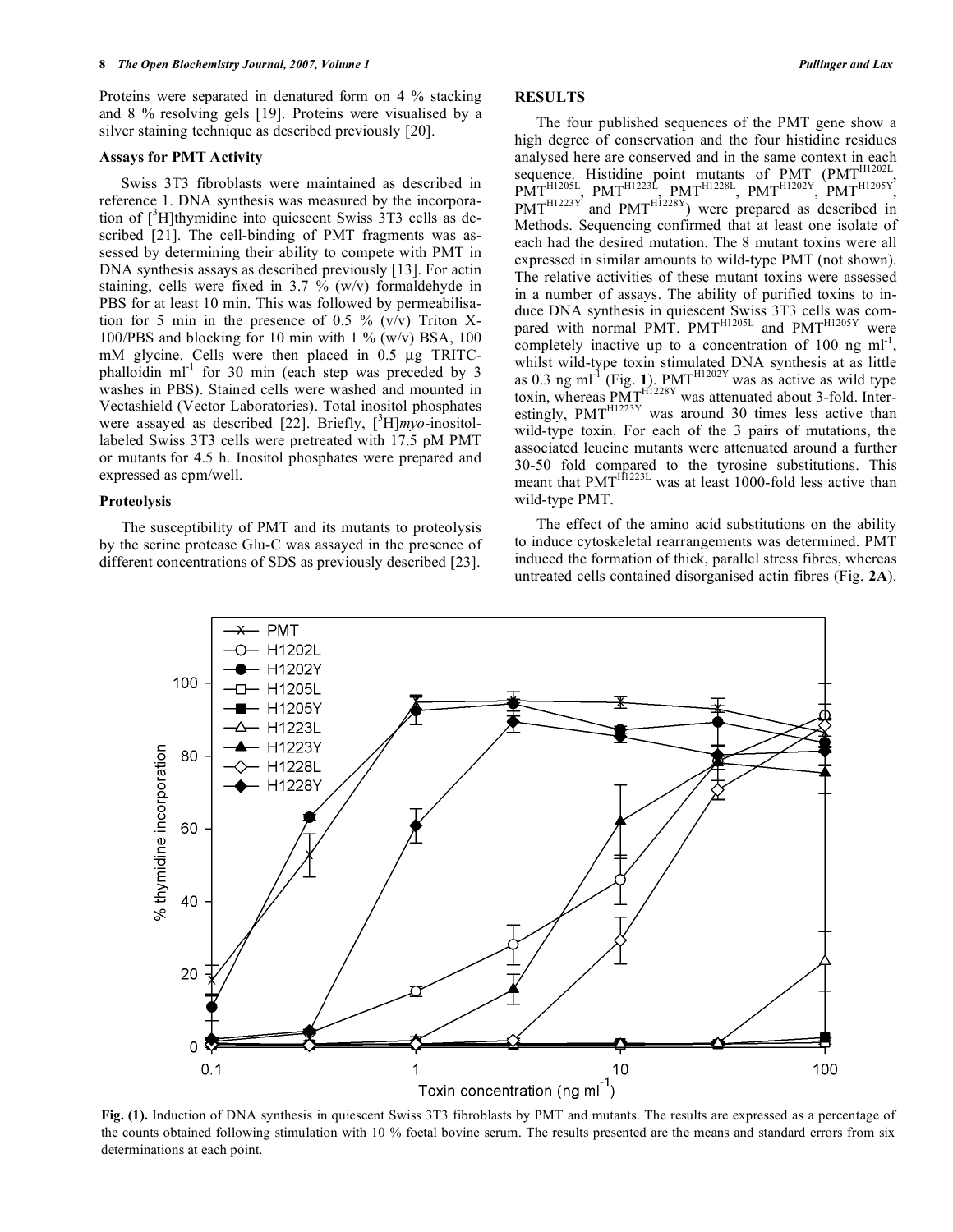Only the three histidine mutants that demonstrated the least activity in the thymidine incorporation assay,  $PMT<sup>H1205L</sup>$ ,  $PMT<sup>H1205Y</sup>$  and  $PMT<sup>H1223L</sup>$ , failed to induce actin stress fibre formation under these conditions. The effect of the mutations on the activation of  $G_q$  was tested by assessing the ability of the mutant toxins to stimulate production of inositol trisphosphate (IP<sub>3</sub>). PMT<sup>H1205L</sup>, PMT<sup>H1205Y</sup> and PMT<sup>H1223L</sup> did not significantly induce inositol phosphate formation (Fig. **2B**), showing that they failed to activate Gq. The other mutants were all partially active. These results are summarised in Table **1**.

 The three mutants with a marked reduction in activity were tested for proteolytic resistance to the protease Glu-C to determine whether these mutations had introduced gross structural changes that affected protein stability. We have previously shown that this technique can identify subtle differences in structure that are undetectable by circular dichroism [16]. The susceptibility of these mutant toxins was

**Table 1. Relative Activity of PMT Mutants** 

| Mutant | Mitogenicity | Inositol trisphosphate<br>induction | <b>Stress fibre</b><br>formation |
|--------|--------------|-------------------------------------|----------------------------------|
| H1202L | 57           | 56                                  | $^{+}$                           |
| H1205L |              |                                     |                                  |
| H1223L | 10           | 3                                   |                                  |
| H1228L | 45           | 18                                  | $^{+}$                           |
| H1202Y | 96           | 98                                  | $^{++}$                          |
| H1205Y |              | 8                                   |                                  |
| H1223Y | 52           | 23                                  | $^{+++}$                         |
| H1228Y | 83           | 80                                  | $^{+++}$                         |

Summary of data in Figs. **1** and **2**. The values given for mitogenicity are the average of induced thymidine incorporation relative to that induced by 10% foetal calf serum at 1, 10 and 100ngml-1 PMT (Fig. **1**). Inositol trisphosphate induction is the induction above the untreated value relative to that induced by 10% foetal calf serum (Fig. **2**). The induction of stress fibres formation is scored on the basis of - no induction; + evidence of stress fibre formation; ++ between + and +++; +++ stress fibre induction equivalent to that induced by PMT (Fig. **2**).



**Fig. (2).** Effects of histidine mutants of PMT. A On the formation of actin stress fibres in quiescent Swiss 3T3 cells. Toxins were added at 5 ng ml-1 for 16 h. Additions were as follows: (**a**), untreated; (**b**) PMTH1202L; (**c**) PMTH1205L; (**d**) PMTH1223L; (**e**) PMTH1228L; (**f**) PMT; (**g**)  $PMT^{H1202Y}$ ; (**h**)  $PMT^{H1205Y}$ ; (**i**)  $PMT^{H1223Y}$ . (**j**)  $PMT^{H1228Y}$ . B On the induction of inositol trisphosphates. Inositol phosphates were assayed in quiescent Swiss 3T3 cells that had been labelled with  ${}^{3}$ H-inositol for 20 h, then treated for 4h with 20 ng ml<sup>-1</sup> mutant toxins or left untreated. The results were expressed as a percentage of the counts obtained for wild-type PMT. The bars represent the mean and standard errors for six determinations at each point.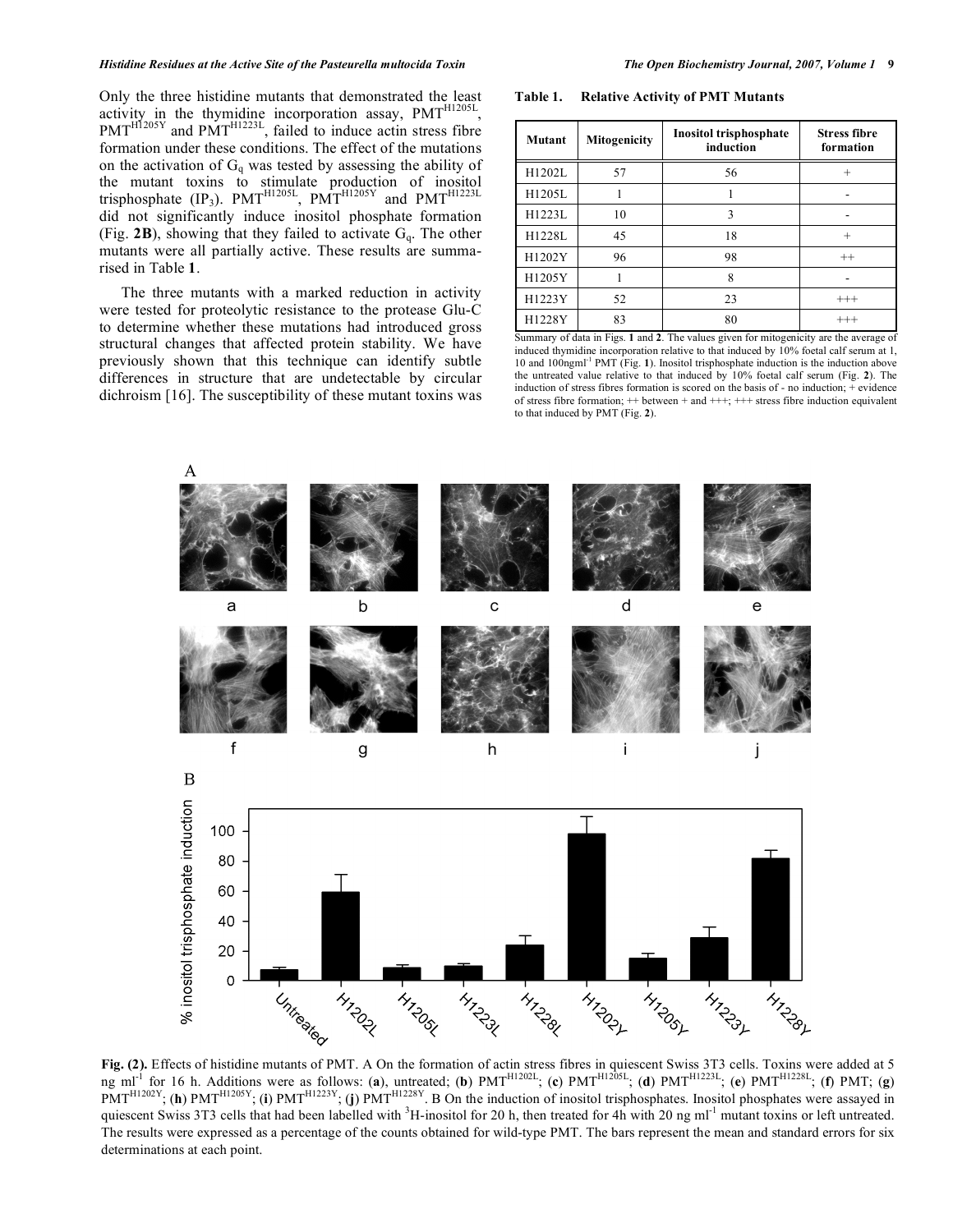

**Fig. (3).** Resistance of PMT and selected histidine mutants to digestion with the protease, Glu-C. One microgram of PMT or mutant toxins was incubated with 25 ng Glu-C (Sigma) in the presence of different concentrations of SDS for 1 h at 37 °C. The SDS concentrations used were: lane 1, no SDS; 2, 0.005 %; 3, 0.075 %; 4, 0.01 %; 5, 0.0125 %; 6, 0.015 %; 7, 0.02 %; 8, 0.025 %. Lane 9 contains toxin with no Glu-C. The products were electrophoresed through 10 % SDS-PAGE gels, and detected by silver staining. The toxin bands of 146 kDa are shown for PMT, PMT<sup>H1205L</sup>, PMT<sup>H1205Y</sup> and PMT<sup>H1223L</sup>

tested at a range of SDS concentrations as previously described  $[23]$ . PMT<sup>H1205Y</sup> became susceptible to proteolytic cleavage at the same SDS concentration as PMT (Fig. **3**), suggesting that it was structurally unaltered.  $PMT<sup>H1205L</sup>$  and  $P\widetilde{MT}^{H1223\widetilde{L}}$  were a little more sensitive to SDS denaturation, suggesting that they possessed slightly altered structures.

The inactive mutants  $PMT^{H1205L}$  and  $PMT^{H1205Y}$  were tested for their ability to bind to cells, using the competition assay to assess whether they could block the mitogenic activity of 2 ng PMT ml<sup>-1</sup>. Each mutant significantly inhibited the

mitogenic action of PMT when added to a concentration of 6 μg ml<sup>-1</sup> or higher (Fig. 4).

# **DISCUSSION**

 A critical role for histidine residues in PMT activity was first suggested by Orth and co-workers [17], who proposed that H1205 and H1223 were essential for PMT function. Kitadokoro and colleagues have recently suggested that C1165, H1205 and D1220 form a catalytic triad that might facilitate either proteolytic or acyltransferase activity [18], while H1223 faces away from the putative active site.



Fig. (4). Blocking of PMT-induced DNA synthesis by PMT<sup>H1205L</sup> and PMT<sup>H1205Y</sup>. DNA synthesis was assayed in quiescent Swiss 3T3 cells with PMT at 2ng ml<sup>-1</sup> in the presence of an excess of the mutant toxins. Results are expressed as the percentage of counts obtained with 10 % foetal bovine serum. BSA was used as a control. The blocking proteins were: ( $\blacksquare$ ) PMT<sup>H1205L</sup>; ( $\square$ ) PMT<sup>H1205V</sup>; ( $\nabla$ ) BSA. The results presented are the means and standard errors from six determinations at each point.